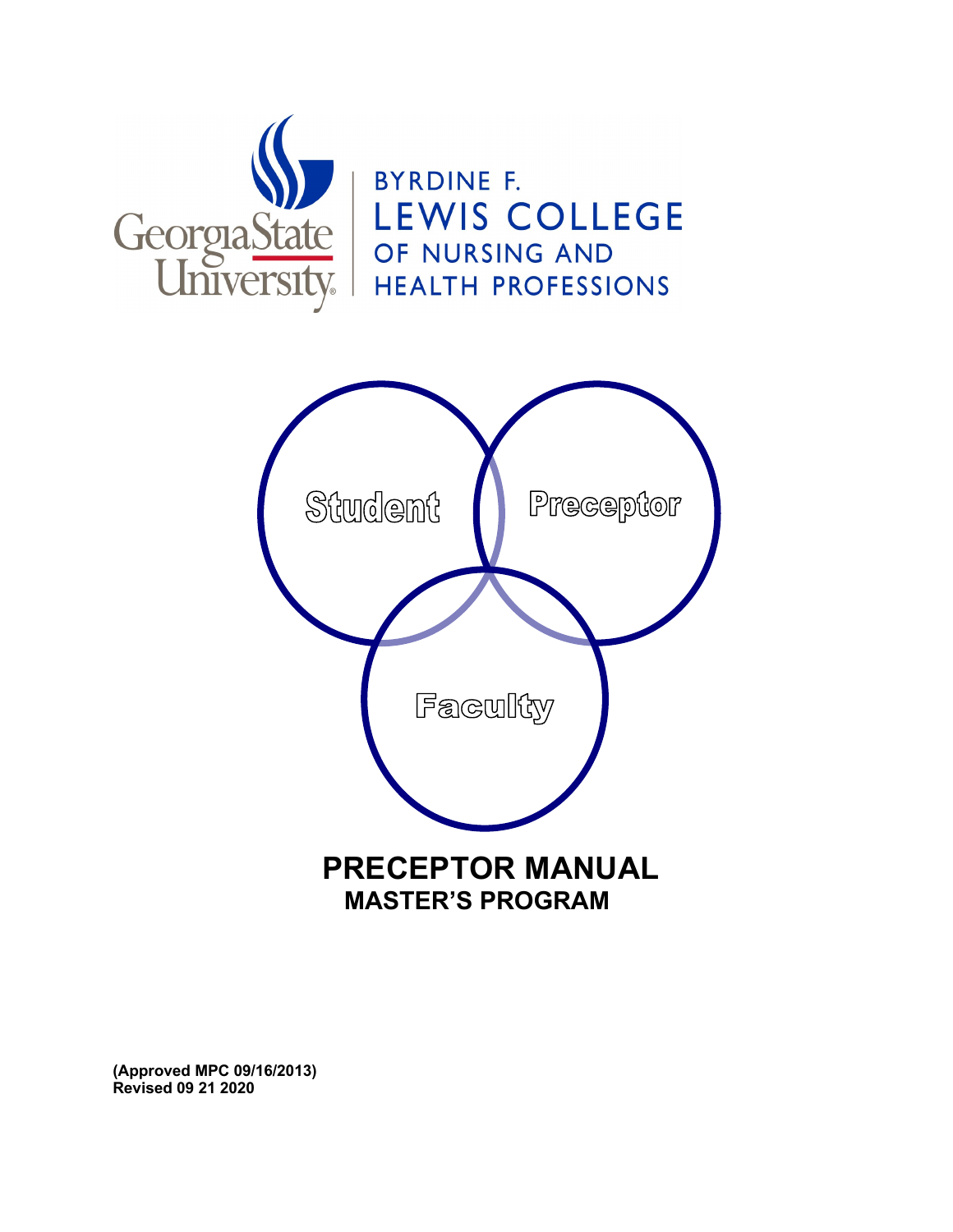# **Table of Contents**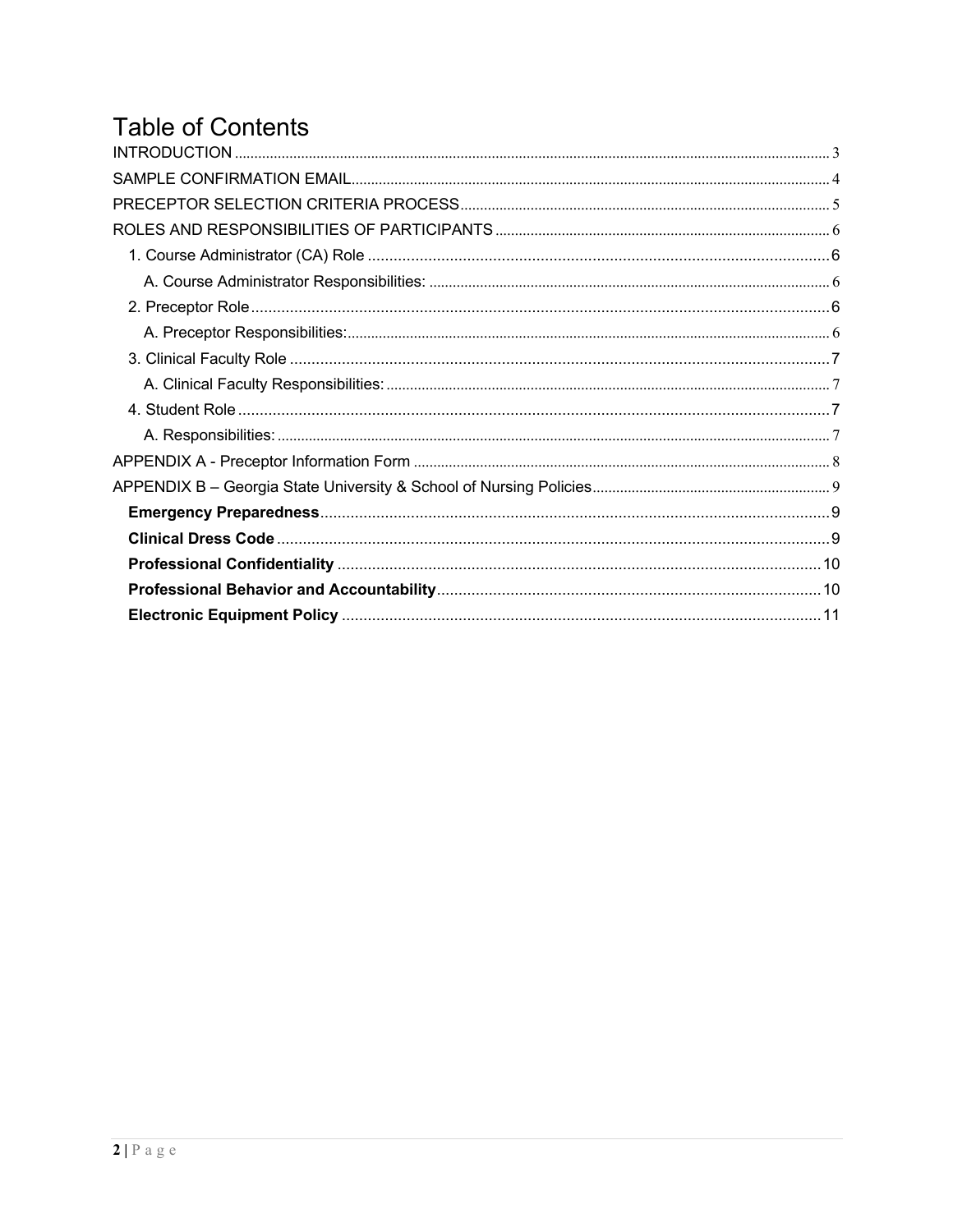### **INTRODUCTION**

Welcome! We are pleased to introduce the Byrdine F. Lewis School of Nursing. Over the years, the goal of the School of Nursing (SON) has remained consistent: to graduate nurses who are strongly committed to improving patient care. This goal has been reached through:

Educating nurse clinicians, practitioners, scholars, leaders and researchers Developing health-related community partnerships and

Engaging in nursing scholarship, education and research.

The master's program is designed to prepare graduates to assume a variety of advanced practice roles. The program focuses on the preparation of experts in nursing with advanced competencies and emphasizes excellence in practice, critical thinking, inquiry, leadership, self-awareness and empowerment. The SON offers several areas of specialty leading to the Master of Science with a major in nursing and a concentration in one of the following:

- Adult Gerontology Primary Care Nurse Practitioner
- Pediatric Primary Care Nurse Practitioner
- Family Nurse Practitioner
- Psychiatric Mental Health Nurse Practitioner
- Acute Care Nurse Practitioner (Post master's certificate only)

The primary purpose of this manual is to provide valuable information for our preceptors used by the SON in collaborative teaching/learning activities (clinical, residency, etc.).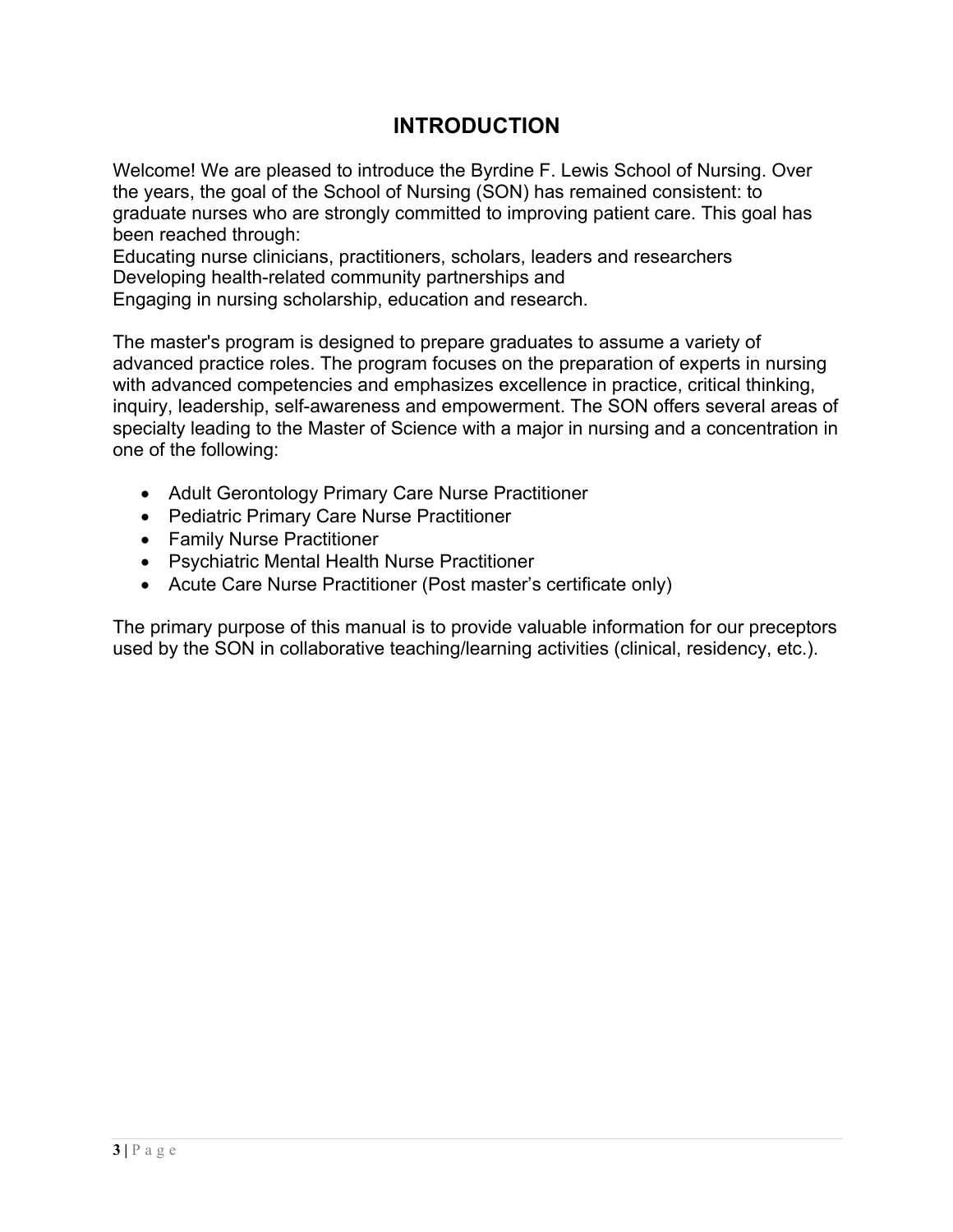SCHOOL OF NURSING Byrdine F. Lewis School of Nursing and Health Professions

> **Mailing Address:** P.O. Box 4019 Atlanta, GA 30302-4019

Phone 404-413-1200 404-413-1205 Fax



### **SAMPLE CONFIRMATION EMAIL**

*[Insert student name]*, a graduate student in the Georgia State University School of Nursing, has advised that you agree to precept them for the [*insert semester]*. Clinicals start August 26th and must be completed by December 7th. The course and clinical objectives for this class are attached for your review.

*[Insert student's name]* e-mail address is *[insert student's e-mail address]* and she/he will contact you to coordinate her/his schedule and complete any credentialing steps the practice requires.

Your practice has a valid affiliation agreement. or

An affiliation agreement for your practice will be sent to you shortly for review and signature. The signed agreement must be received by the school before the student is allowed to start their rotation.

As a reminder, the Statewide AHEC Network Program office has a Preceptor Tax Incentive Program. Rotation data is submitted into the PTIP database from partnering Universities, each year. To find out more about the program and to register click the link http://www.augusta.edu/ahec/ptip/.

Please don't miss out on this opportunity to receive a tax credit on your Georgia income tax return. The deadline to register is December 31 for rotations occurring in the current calendar year.

Thank you and your practice for your willingness to help our student further their education and career.

Please confirm receipt of this e-mail and do not hesitate to contact me if you have any questions.

Lisa Y. Williams Clinical and Residency Placement Coordinator Master's Program Byrdine F. Lewis College of Nursing and Health Professions Georgia State University lwilliams106@gsu.edu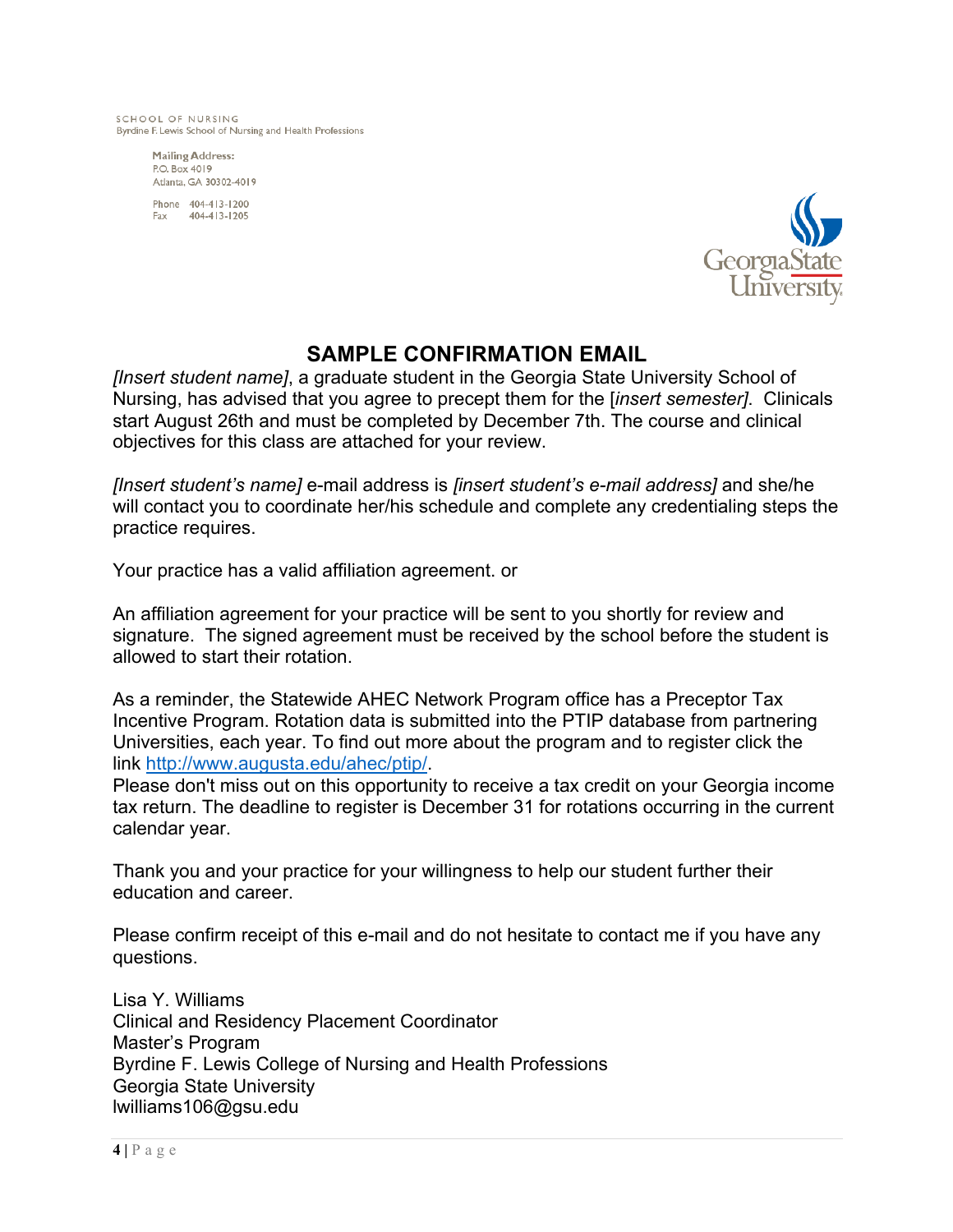### **PRECEPTOR SELECTION CRITERIA PROCESS**

The leadership, clinical nurse specialist (CNS), and nurse practitioner (NP) tracks maintain a list of preceptors and clinical sites that meet the SON criteria. Preceptors may be a medical doctor (MD), doctor of osteopathy (DO), nurse practitioner (NP), nurse midwife (CNM), physician assistant (PA) practicing in collaboration with a MD or DO, clinical nurse specialist (CNS), or registered nurse who is prepared for roles in informatics and/or administration. The preceptor characterizes the role for which students are preparing and/or possesses the specialty skills and knowledge in health care delivery required to supervise students and to act as a role model.

Clinical site and preceptor selection is a collaborative effort between the clinical site coordinator, course administrator or faculty member, and the student. The process may include any of the following:

- Makes lists of possible preceptors available from which students select, independently initiate contact, and finalize clinical experience arrangements.
- Suggests certain preceptors for students. The student and the faculty member determine who will make clinical experience arrangements.
- Assigns preceptors to students and the student makes the clinical experience arrangements.
- Assigns preceptors to students and the faculty member makes the clinical experience arrangements.
- Students may have the option of identifying preceptors who meet SNHP criteria and who are employed in institutions with which the SNHP have a current contract.
- As a general rule, the placement site will be different from the student's employing organization.

Criteria for preceptor selection are formalized by the clinical site coordinator, course administrator, and clinical faculty. Criteria are in accordance with 2012 *Criteria for Evaluation of Nurse Practitioner Programs [National Task Force on Quality Nurse Practitioner Education]* and *Criteria for the 2011 Evaluation of Clinical Nurse Specialist Master's, Practice Doctorate, and Post-Graduate Certificate Educational Programs*. Selection is based on the following:

- Preceptors being able to support students in meeting clinical and course learning objectives and outcomes.
- All preceptors are authorized by the appropriate state licensing entity to practice his/her population-focused and/or specialty area.
- All preceptors are educationally prepared in his/her area(s) of supervisory responsibility.
- Newly prepared preceptors should have at least one year of clinical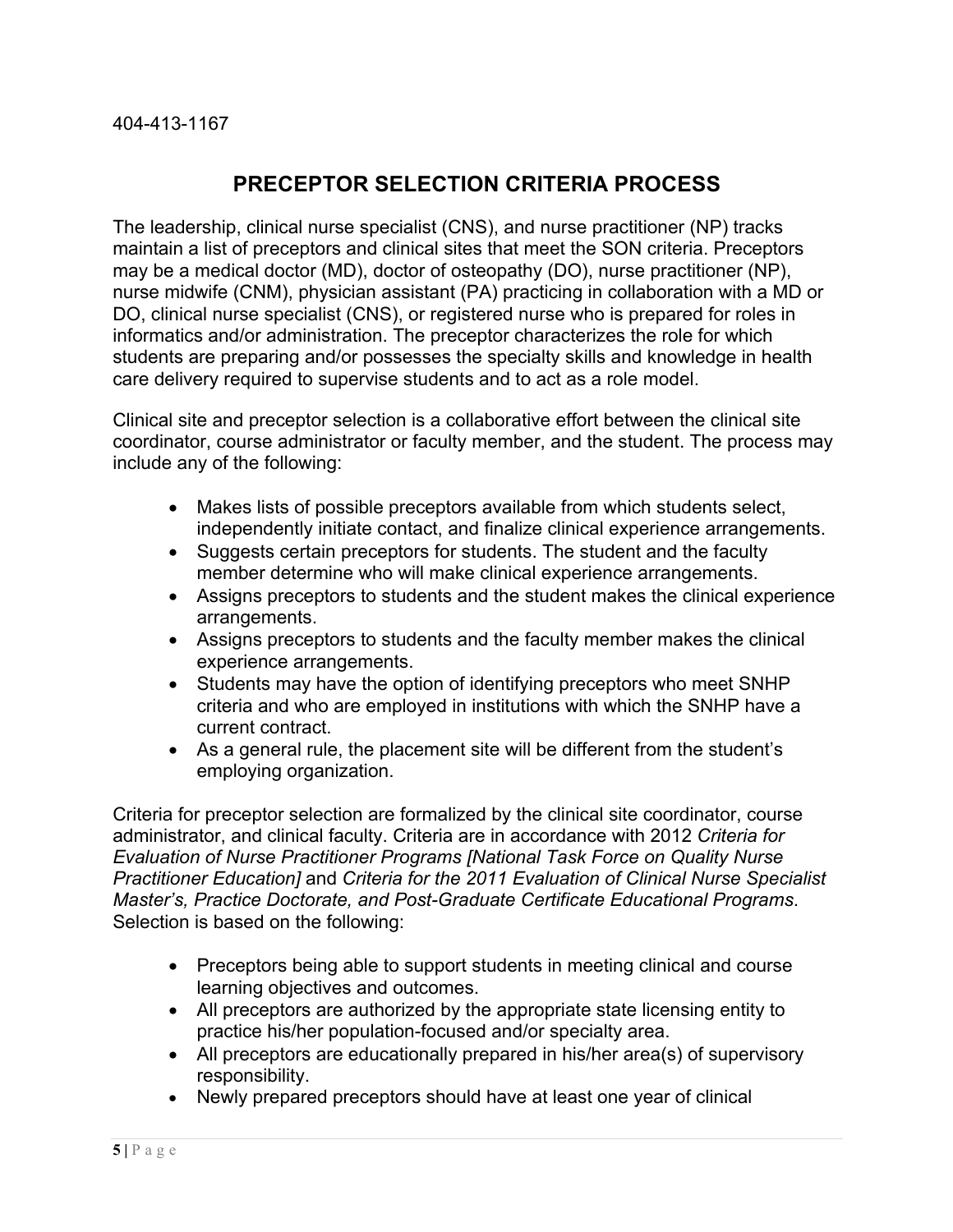experience in the population-focused practice area and role prior to providing clinical supervision.

# **ROLES AND RESPONSIBILITIES OF PARTICIPANTS**

1. Course Administrator (CA) Role

All courses in the SON master's program are assigned a course administrator (CA). The course administrator coordinates and provides oversight of all didactic and clinical activities of a course.

- A. Course Administrator Responsibilities:
	- Provides course orientation for students and clinical faculty
	- Ensures preceptor orientation
	- Ensures assigned part-time faculty orientation
	- Serves as a resource for clinical faculty, preceptors, and students for problem solving, evaluation, and/or any other issues that may arise during the clinical rotation
	- Collects clinical evaluation documents from clinical faculty, students, and preceptors
	- Sends thank you letters to preceptors expressing appreciation and documenting the total number precepted hours
- 2. Preceptor Role

The preceptor, acting as a role model and clinical expert, supervises no more than two students in the clinical setting. In addition to being responsible for client care, the preceptor assumes the added role of instructor. The preceptor guides and evaluates the student preceptee in the practice setting in meeting objectives set jointly by the student, faculty, and/or preceptor.

A. Preceptor Responsibilities:

- Meets with student preceptee and assists with setting individualized student objectives
- Ensures student orientation to the practice setting, including appropriate policies and procedures required by the agency
- Engages the student in one-to-one teaching/learning activities in the practice setting
- Ensures the quality of care for selected clients cared for by the student preceptee
- Requests a three-way conference between self, preceptee, and clinical faculty liaison whenever needed for problem solving or clarification
- Provides the student preceptee with ongoing evaluative feedback (written and oral) related to their clinical performance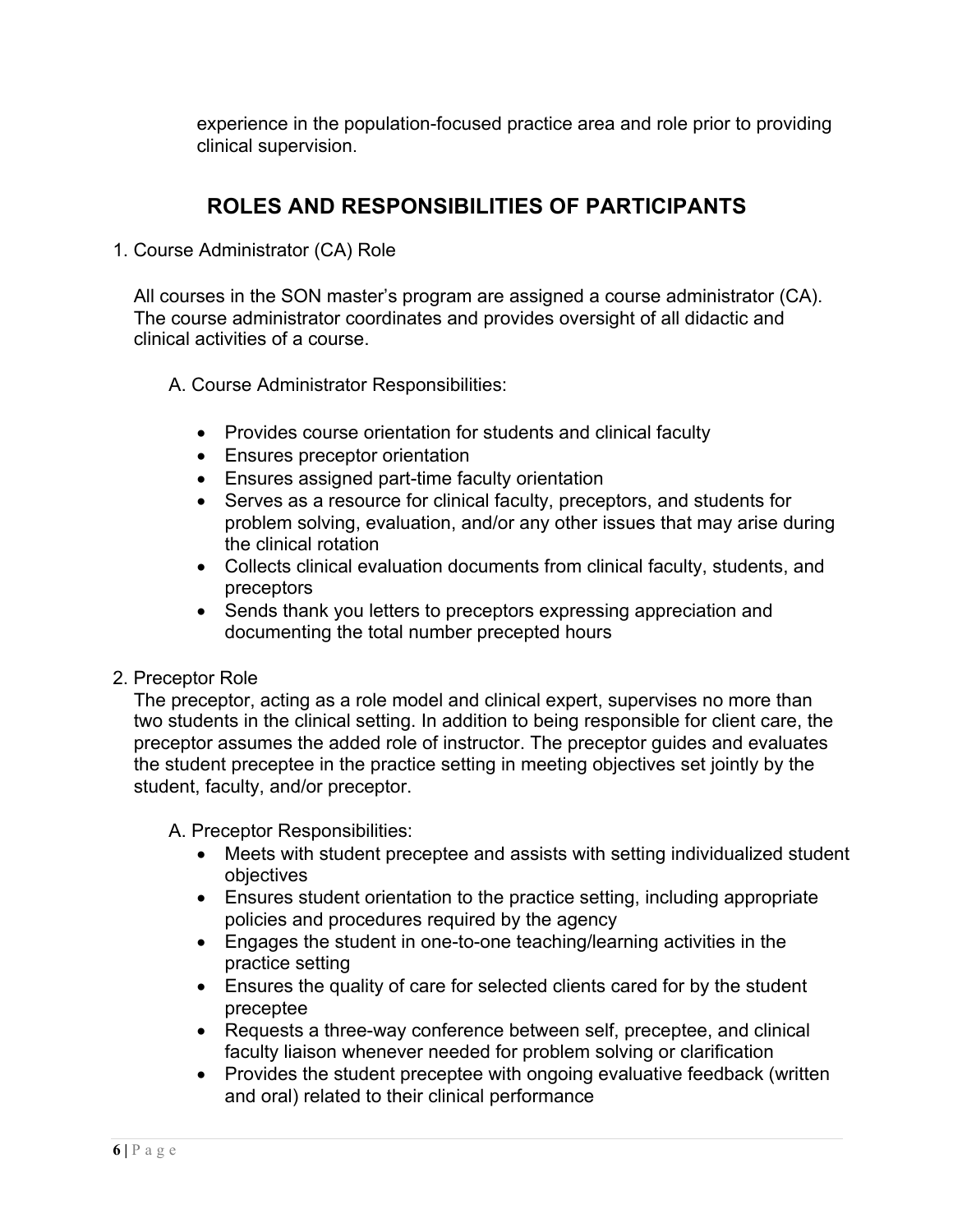- Completes *Preceptor Information Form* (see Appendix A) and returns along with resume or CV to the SON
- 3. Clinical Faculty Role

Faculty retains ultimate responsibility for evaluation, student performance, and the quality of the study experience.

- A. Clinical Faculty Responsibilities:
	- Contacts the preceptor to answer any questions
	- Meets with student preceptee and assists with setting individualized student objectives
	- Visits student preceptee in practice setting as needed throughout the semester
	- Assists preceptor with evaluation process as needed
	- Assists student in problem solving in the practice setting as needed.
	- Reviews and provides feedback regarding patient/client entries, logs, clinical hours, and journals (i.e., NP students via student tracking system)
	- Arranges a three-way conference with self, preceptor, and student preceptee whenever needed for problem solving or clarification
	- Provides the student preceptee with ongoing evaluative feedback (written and oral) related to their clinical performance
	- Ensures completion of all clinical evaluation and participation forms

#### 4. Student Role

- A. Responsibilities:
	- Confirms specific clinical site, preceptor, and personal contact information
	- Arranges clinical dates and times with preceptor
	- Provides preceptor with personal contact information
	- Contacts clinical faculty for questions arising during course of preceptorship
	- Participates in one-to-one teaching/learning activity in the practice setting under the guidance of the preceptor
	- Sets individualized student objectives for clinical experiences
	- Completes all student tracking activities, to include patient/client entry logs, journals, and hours
	- Arranges a three-way conference between self, preceptor and clinical faculty when needed for problem solving or clarification
	- Seeks ongoing evaluative feedback from the preceptor related to clinical performance
	- Completes clinical evaluation forms
	- Completes a course evaluation on PAWS/GoSolar
	- Submits clinical documents to clinical faculty or CA at completion of clinic hours requirements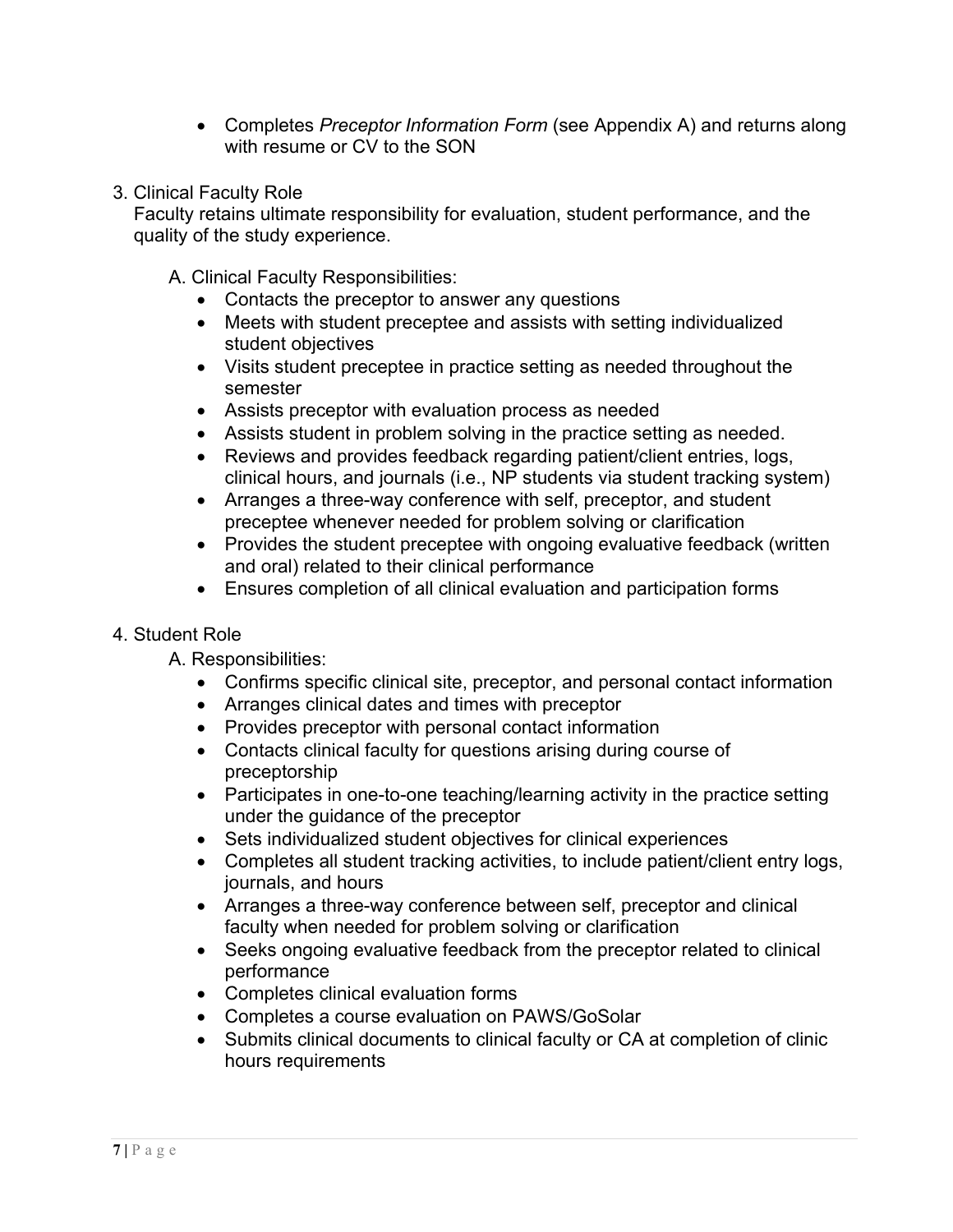|                   |                                                                    |                                                                        | <b>APPENDIX A - Preceptor Information Form</b>                                                                                                                                                 |
|-------------------|--------------------------------------------------------------------|------------------------------------------------------------------------|------------------------------------------------------------------------------------------------------------------------------------------------------------------------------------------------|
|                   |                                                                    | *Note: Please Attach Preceptor Resume<br>or $CV^*$                     |                                                                                                                                                                                                |
| Date:             |                                                                    | Name (please<br>print):                                                |                                                                                                                                                                                                |
| Credentials:      |                                                                    | Position Title:                                                        |                                                                                                                                                                                                |
|                   |                                                                    | <b>AGENCY AFFILIATION, NAME AND ADDRESS</b>                            |                                                                                                                                                                                                |
|                   |                                                                    |                                                                        |                                                                                                                                                                                                |
| Street address    | City                                                               | <b>State</b>                                                           | Zip Code                                                                                                                                                                                       |
| Telephone No.:    |                                                                    |                                                                        |                                                                                                                                                                                                |
| Fax No.:          |                                                                    |                                                                        |                                                                                                                                                                                                |
| E-Mail Address:   |                                                                    |                                                                        |                                                                                                                                                                                                |
| <b>EDUCATION:</b> | Pediatric<br>Adolescent<br>Nursing Degree (Circle all that apply): | Types of patients seen at your clinical site: (Circle all that apply): | Women (age 18 & up) Men (age 18 & up)                                                                                                                                                          |
| <b>BSN</b>        |                                                                    | <b>MSN</b>                                                             | Masters (non-Nursing) - Specify:                                                                                                                                                               |
| PhD (Nursing)     |                                                                    | <b>DNP</b>                                                             | PhD (non-Nursing) - Specify:                                                                                                                                                                   |
| CNS - Specialty:  |                                                                    |                                                                        | NP - Specialty:                                                                                                                                                                                |
| License No:       |                                                                    | State:                                                                 | <b>Expiration Date:</b>                                                                                                                                                                        |
|                   | Physician (Circle all that apply):                                 |                                                                        |                                                                                                                                                                                                |
| M.D.              |                                                                    | D.O.                                                                   | Physician's Assistant                                                                                                                                                                          |
| Certificate:      |                                                                    | License                                                                | Degree                                                                                                                                                                                         |
| preceptor.        |                                                                    |                                                                        | I agree to function as a clinical/residency preceptor for the School of Nursing at Georgia State<br>University. I have reviewed the SON Preceptor Manual and accept the role and function as a |
| Signature:        |                                                                    |                                                                        |                                                                                                                                                                                                |
|                   |                                                                    | or faxed to Lisa Y. Williams at 404-413-1205.                          | *Form, along with Resume or CV, may be returned to <b>williams106@gsu.edu</b><br>You may also return via student or clinical faculty.*                                                         |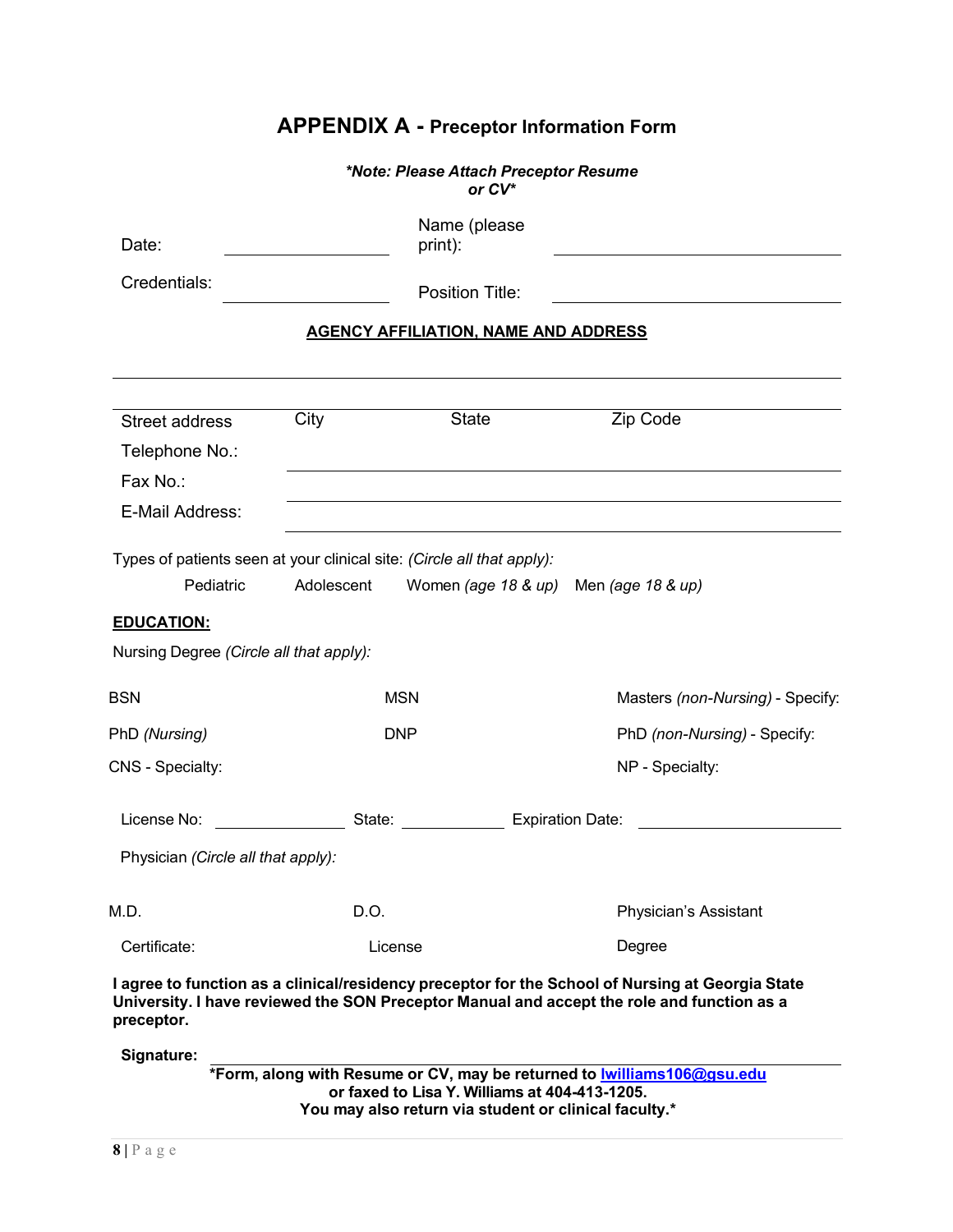# **APPENDIX B – Georgia State University & School of Nursing Policies**

#### **Emergency Preparedness**

During an emergency situation in a clinical setting, students are expected to function as directed by agency administration under the supervision of the student's clinical faculty or preceptor.

#### **Clinical Dress Code**

- Students should always dress in a neat and professional manner. A GSU name tag identifying the student as a registered nurse and as a GSU graduate student must be worn at all times. Official nursing pins and pins from professional organizations may be worn.
- Lab coats should be worn. They should be at least hip-length and no longer than knee length. Scrub jackets should not be worn. Lab coats should not have embroidery or patches that identify other agencies.
- Clothing should be neat, clean and non-wrinkled. Clothing made of denim, or any that exposes the student's shoulders, midriff or toes is not acceptable. Shorts and walking shorts are not allowed. Women's skirts should be knee length or longer. Men may wear shirts without ties as long as the shirts have button neck openings.
- Undergarments should not be clearly visible either outside the clothing or through the clothing.
- Shoes should be low heeled and cover the student's toes. Sneakers and sandals are not acceptable.
- Hair styles should be professional and should not interfere with providing safe patient care. Extreme hair colors should be avoided while in clinical courses.
- Fingernails should be neat and cut short enough to assure safe patient care. Artificial nails, nail tips and polish are not to be worn.
- Watches with a second hand are required.
- With respect to jewelry: two or fewer plain stud or post earrings may be worn in the lower part of each ear. No other visible body piercing jewelry may be worn. Each student may wear up to a total of two finger rings, but these must not interfere with safe patient care. Necklaces and bracelets may not be visible.
- Strongly scented personal hygiene items and perfume may not be worn.
- Chewing of gum is not permitted.
- All students must adhere to the smoking policies of their clinical agencies. In addition, if the student is a smoker, they must be aware of the need to reduce the smell of smoke on his/her clothing and person to a minimum. Smokeless tobacco products are prohibited.
- Body art tattoos or other body art must not be visible.
- If at any time the clinical agency dress code is more restrictive than that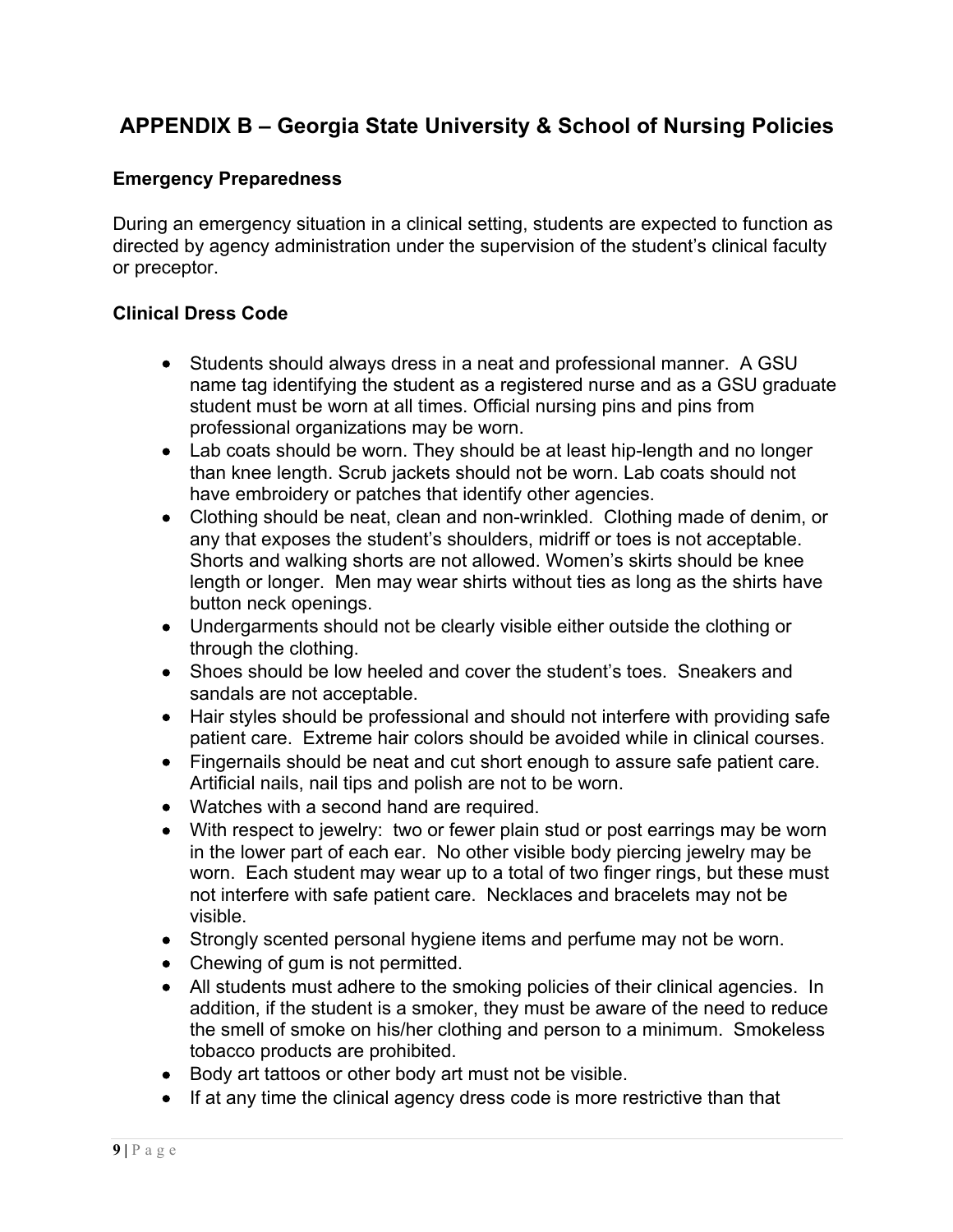delineated in this policy, the student is required to adhere to the clinical agency policy.

Students are to conform to the dress code for all clinical practica. Students participating in residency practica must adhere to this dress code policy with an exception to number 2 in cases where lab coat attire is not required or appropriate.

### **Professional Confidentiality**

The protection of patient information is the crux of professional ethics in health care, and it is critical that patient information be protected in educational situations. With the increased use of technology (for example, in online courses where classes are often recorded, and with the widespread use of cell phones, PDAs and other electronic devices for photography and audio recording), it is especially important to maintain awareness of confidentiality issues.

It is important to note that class discussions are for educational purposes only. All information shared is for the purpose of enhancing learning and must not be disseminated outside the learning environment. For example, the use of case studies (both fiction and non-fiction) is a traditional part of the educational process, and it is natural to want to share clinical experiences with peers. However, individual rights to privacy must be maintained by all clinicians. For students, as well as other clinicians, all HIPAA regulations apply. You may visit the U.S. Department of Health and Human Service web site for more information at http://www.hhs.gov/ocr/privacy/

To summarize: In all settings-virtual or actual classrooms, lab experiences, and online discussion boards-no names of persons or places encountered during clinical or residency experiences should be mentioned. No reference to actual patient(s), provider(s), clinical facility names, or other unique identifying information can be made in written or verbal form. Students and faculty are to use pseudonyms when discussing clinical situations. No photography of any kind may be taken in the clinical or residency setting.

### **Professional Behavior and Accountability**

It is the policy of the SON to create and maintain a teaching/learning environment conducive to the sharing of information, exploration of new knowledge and current problems, as well as the open expression of ideas, while demonstrating respect for the dignity and worth of all individuals involved in the teaching/learning process.

Students are encouraged to refrain from any and all kinds of behaviors constituting disorderly, disruptive, or obstructive actions which interfere with the teaching/learning process. Students who violate this policy will be subject to disciplinary procedures by the SON and GSU.

This policy is consistent with the University policy on Disruptive Behavior as it appears